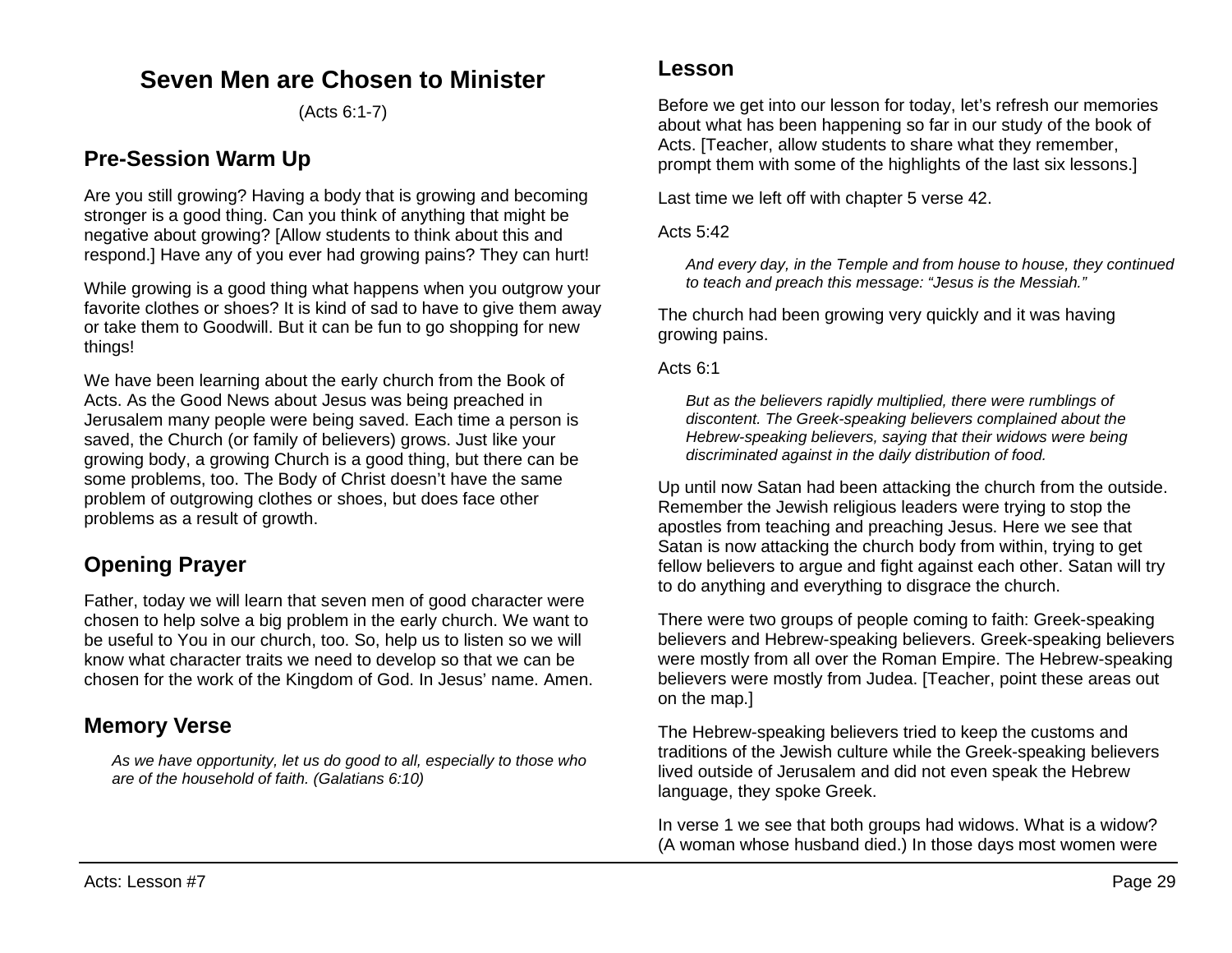not able to have jobs, so they could not earn money to live on. They were depending on having a husband to care for them. Without a husband, other people had to take care of them. God's people knew it was important to make sure the widows' needs were met.

In our passage today the Greek-speaking believers felt like their widows were not being taken care of as well as the Hebrewspeaking believers. So, they began to complain that their widows were being passed over in the daily distribution of food.

It is likely that the widows were not intentionally overlooked. But because of the language barrier, it was more difficult to know what their needs were. At any rate, Satan loves to use any excuse to begin a church-splitting conflict. He caused the two groups to be jealous of each other which causes bitterness and anger.

When the apostles heard that there was a problem, they wanted to take care of it right away. They gathered the believers together and came up with a solution to the problem.

#### Acts  $6.2$

*So the Twelve called a meeting of all the believers. They said, "We apostles should spend our time teaching the word of God, not running a food program.*

Each person in the family of God has a job to do. The apostles were called to teach the word of God. If they were to run a food program for the widows, that would take them away from studying God's word, praying and preparing their teachings.

The Holy Spirit gave the apostles great wisdom to know how to deal with this problem. They told the believers to choose seven men to help. They weren't to choose just anyone. They were to look for certain character traits in these men.

Acts  $6:3-4$ 

*And so, brothers, select seven men who are well respected and are full of the Spirit and wisdom. We will give them this responsibility. Then we apostles can spend our time in prayer and teaching the word."*

What character traits were they to look for? They needed to be well respected and full of the Holy Spirit and wisdom.

Why do you think it would be important for God's servants to be full of the Holy Spirit and wisdom? They needed men of good character because they would have an important responsibility. They would be collecting money from some believers and giving it to the widows. They needed wisdom to know how best to serve these women in a way that pleased God.

What the apostles said to do was pleasing to all the believers. So, they prayed and asked the Holy Spirit to show them which men to choose.

### Acts 6:5-6

*Everyone liked this idea, and they chose the following: Stephen (a man full of faith and the Holy Spirit), Philip, Procorus, Nicanor, Timon, Parmenas, and Nicolas of Antioch (an earlier convert to the Jewish faith). (6) These seven were presented to the apostles, who prayed for them as they laid their hands on them.*

Most people believe that these seven men were the very first deacons to serve in the early church. The deacon's job was to serve Jesus by helping people in the church who had needs. If someone was hungry, they made sure the person got food. If someone needed clothes, they made sure they had money to buy clothes. These men served the Body of Christ, the family of believers, by helping others and allowing the apostles to do the very important job of teaching God's word to others.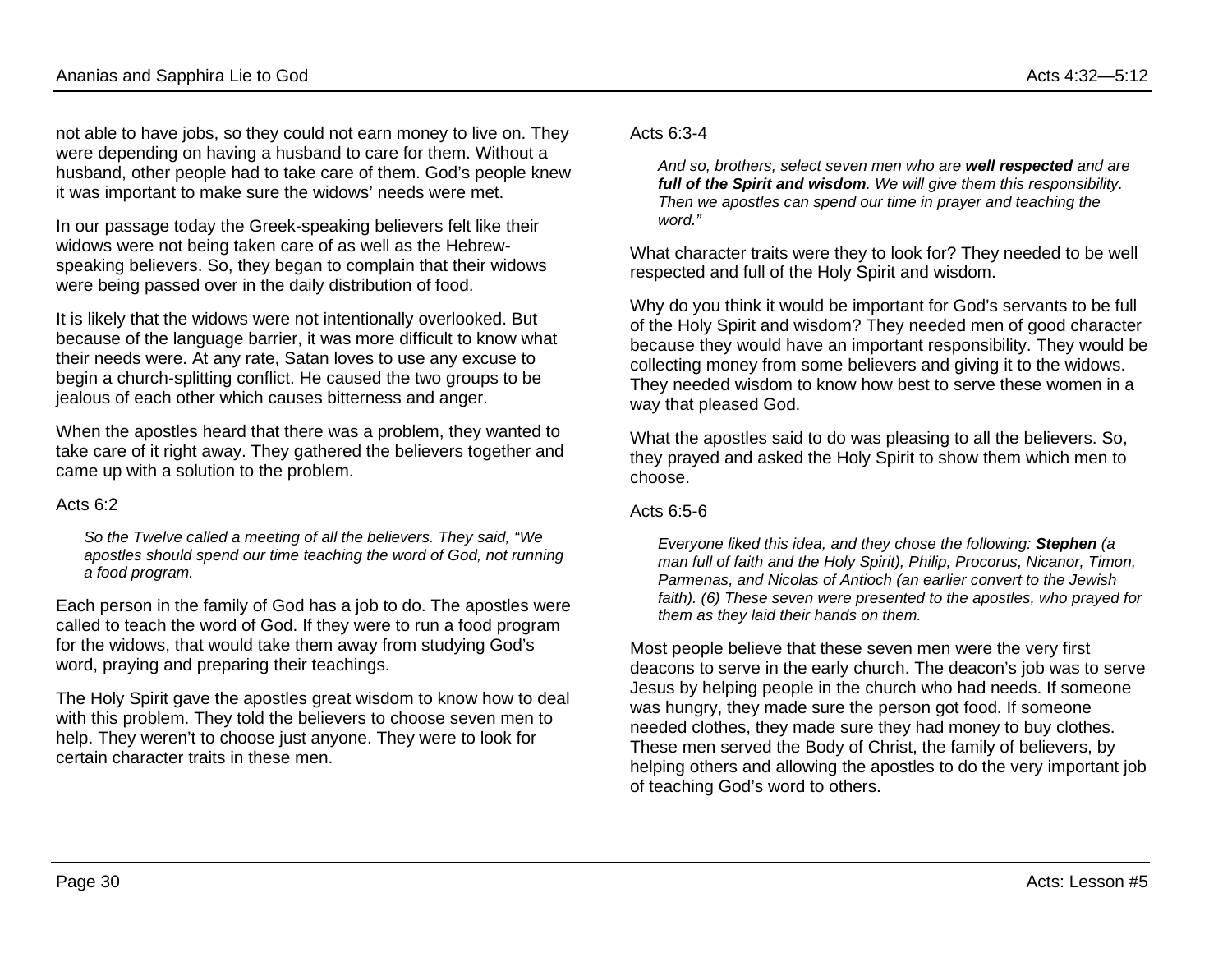Because the apostles took care of the situation immediately, the widows in the church were taken care of, the conflict among the believers stopped, and God's work continued without interruption.

#### Acts 6:7

*So God's message continued to spread. The number of believers greatly increased in Jerusalem, and many of the Jewish priests were converted, too.*

The church continued to grow; even some of the Jewish priests came to faith in Jesus!

Like I said, each person in the family of God has a job to do. The apostles were to take care of people's spiritual needs; the deacons were to take care of people's physical needs. When everyone is doing their job, God's work continues and others are saved and the Body of Christ continues to grow.

We have deacons in our church. Do you know how they serve the believers in our church? (Repair and maintenance on the building, mowing the lawn, cleaning the church, etc.) How does their job help the pastor focus on teaching and preaching God's word and prayer? If the pastor had to do everything in the church, he would not have enough time for studying God's Word and praying.

We each have a responsibility to serve other believers with the gifts and talents that God has given us. Can you think of ways you could serve others at our church? (Pick up trash, help in the nursery, help your Sunday school teacher setup or clean up after class, etc.)

# **CLOSING PRAYER**

Father, thank You for the wisdom You gave the apostles to choose others to help them in their ministry of the word of God. We all want to be used by You to be a blessing to others here at church. Help us to desire to have the wonderful character that these first deacons had. They were well respected and full of the Holy Spirit and

wisdom. Encourage us to live our lives in a way that pleases You. In Jesus' name we pray. Amen.

# **Learning Centers**

### **Game Center**

Use the following questions in a game or discussion:

- 1. In what ways does Satan try to snuff out the church? (He causes enemies from the outside to come against Christians and he causes conflict within the church, among fellow believers.)
- 2. What is a widow and what problems did they have in Bible times? (A widow is a woman whose husband died. They would have no way to make a living to buy food and pay rent, etc.)
- 3. As the church in Jerusalem was growing, what problem came up? (Greek-speaking believers felt their widows were overlooked.)
- 4. What solution did the apostles come up with to solve the conflict between the Greek-speaking believers and the Hebrewspeaking believers? (They chose seven men to oversee the food distribution program.)
- 5. What character traits were they looking for in the men they chose to help care for the widows? (They needed to be men who were well respected full of the Holy Spirit and wisdom.)
- 6. Why do you think it would be important for God's servants to be full of the Holy Spirit and wisdom? (They would have an important responsibility and needed wisdom to know how best to serve these women.)
- 7. What were the apostles supposed to be focused on and what were the deacons supposed to be focused on? (The apostles